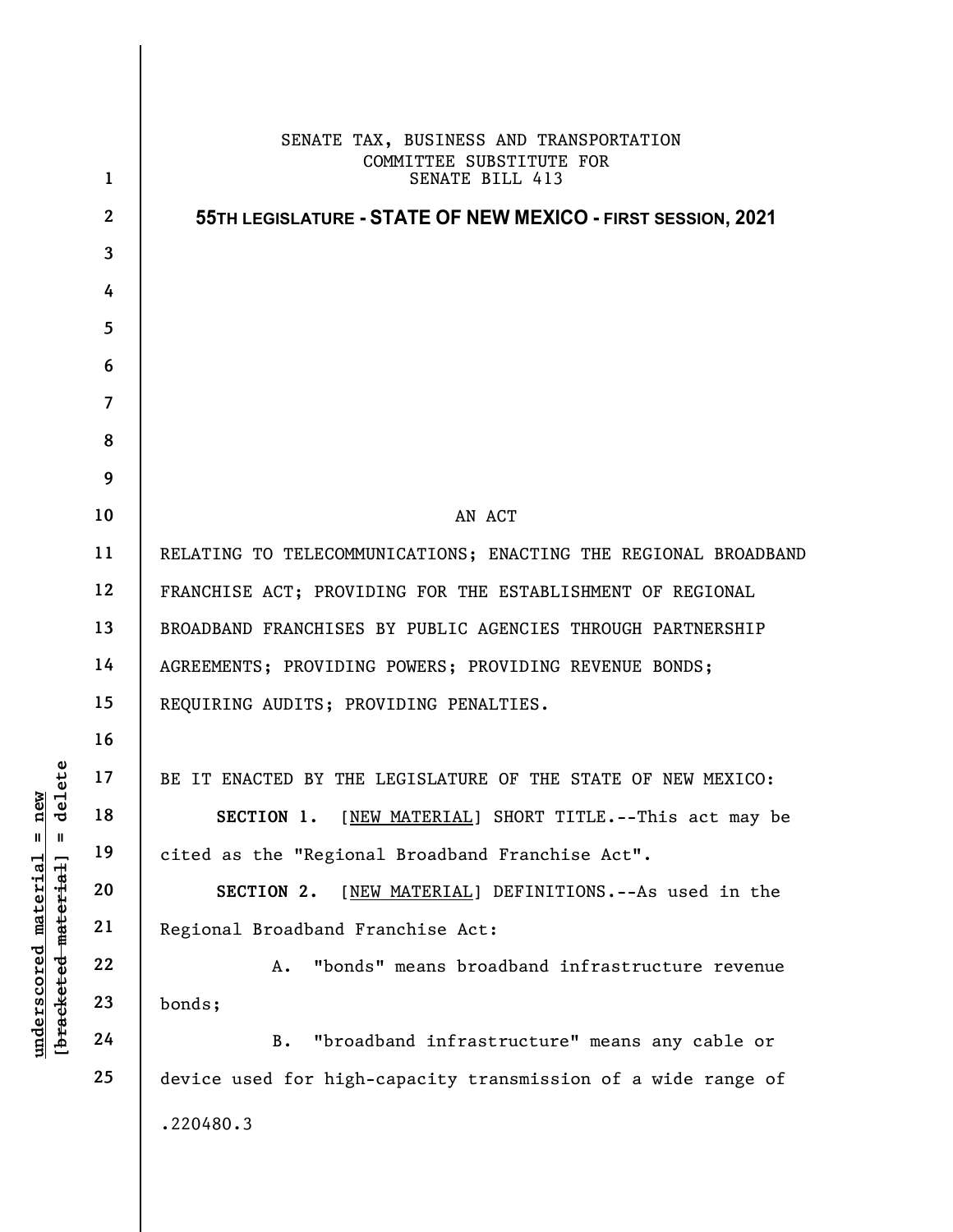1

2

11

12

13

14

15

16

17

18

19

20

21

22

23

24

25

frequencies enabling a large number of electronic messages to be transmitted or received simultaneously;

3 4 5 6 7 8 9 10 C. "chief broadband officer" means the secretary of information technology or the secretary's designee; provided that when a state agency, department, division or other organizational entity is designated in statute to plan or coordinate broadband development efforts by all state agencies, "chief broadband officer" means the senior executive official for that state agency, department, division or other organizational entity;

D. "franchise" means a regional broadband franchise established by two or more public agencies through a joint powers agreement;

E. "franchise board" means a governing board of a regional broadband franchise;

understand material end of trunk lines<br>
with the chief broadban<br>
with 19<br>
understablished r<br>
20<br>
understablished r<br>
21<br>
lease of trunk lines<br>
22<br>
maintenance expenses<br>
23<br>
Expedience of trunk lines<br>
24<br>
finance or plan, ac F. "notice of establishment" means a notice, including a map showing the anticipated service boundaries for a newly established regional broadband franchise, that is sent to the chief broadband officer;

G. "pledgeable revenue" means net income from the lease of trunk lines after accounting for the operation and maintenance expenses of a franchise;

H. "project" means an undertaking by a franchise to finance or plan, acquire, maintain or operate broadband infrastructure;

 $- 2 -$ 

.220480.3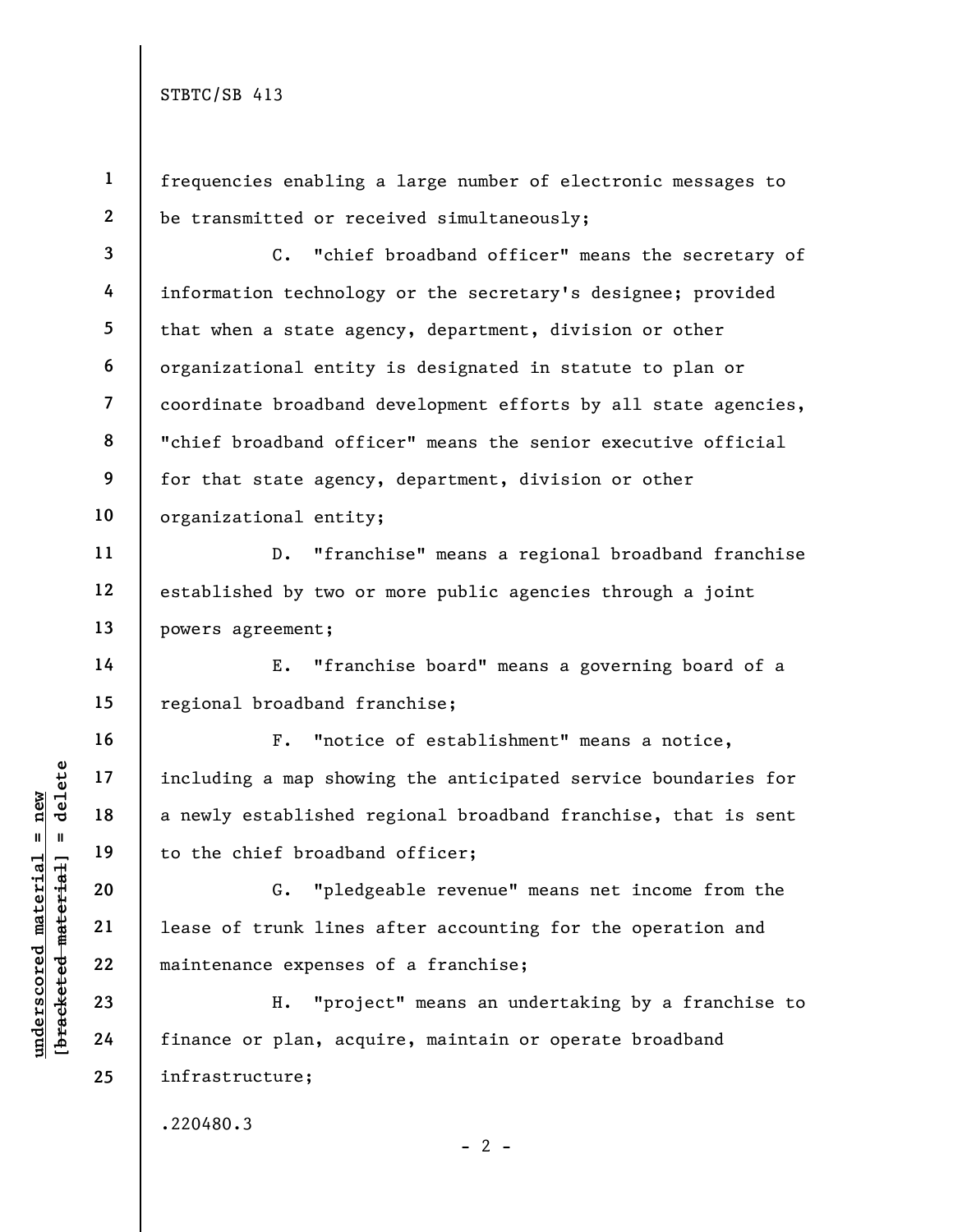underscored material internet or other elemental providers;<br>  $\begin{array}{ccc}\n\text{1.} & \text{1.} & \text{1.} & \text{1.} \\
\text{1.} & \text{1.} & \text{1.} & \text{1.} \\
\text{2.} & \text{2.} & \text{2.} & \text{2.} \\
\text{2.} & \text{2.} & \text{2.} & \text{2.} \\
\text{2.} & \text{2.} & \text{2.} & \text{2.} \\
\text{2.} & \text{2.$ 1 2 3 4 5 6 7 8 9 10 11 12 13 14 15 16 17 18 19 20 21 22 23 24 25 I. "public agency" means the federal government or a federal department, agency or instrumentality; this state or a state department, agency or instrumentality; an Indian nation, tribe or pueblo located partly or wholly in New Mexico; a subdivision of an Indian nation, tribe or pueblo located partly or wholly in New Mexico that has authority pursuant to the law of that Indian nation, tribe or pueblo to enter into joint powers agreements directly with the state; a county, municipality, public corporation or public district of this state or another state; an educational institution specified in Article 12, Section 11 of the constitution of New Mexico; or a New Mexico school district; J. "publicly owned" means to be owned by an agency or instrumentality of the state; K. "regional broadband franchise" means an entity formed by two or more public agencies to provide trunk lines to internet or other electronic data transmission service providers; L. "state agency" means an agency or instrumentality of the state; M. "trunk line" means broadband infrastructure leased on a wholesale basis to providers of retail internet or other electronic data transmission services; N. "underserved" means an area or property that does not receive quality of service access that meets the .220480.3

 $-3 -$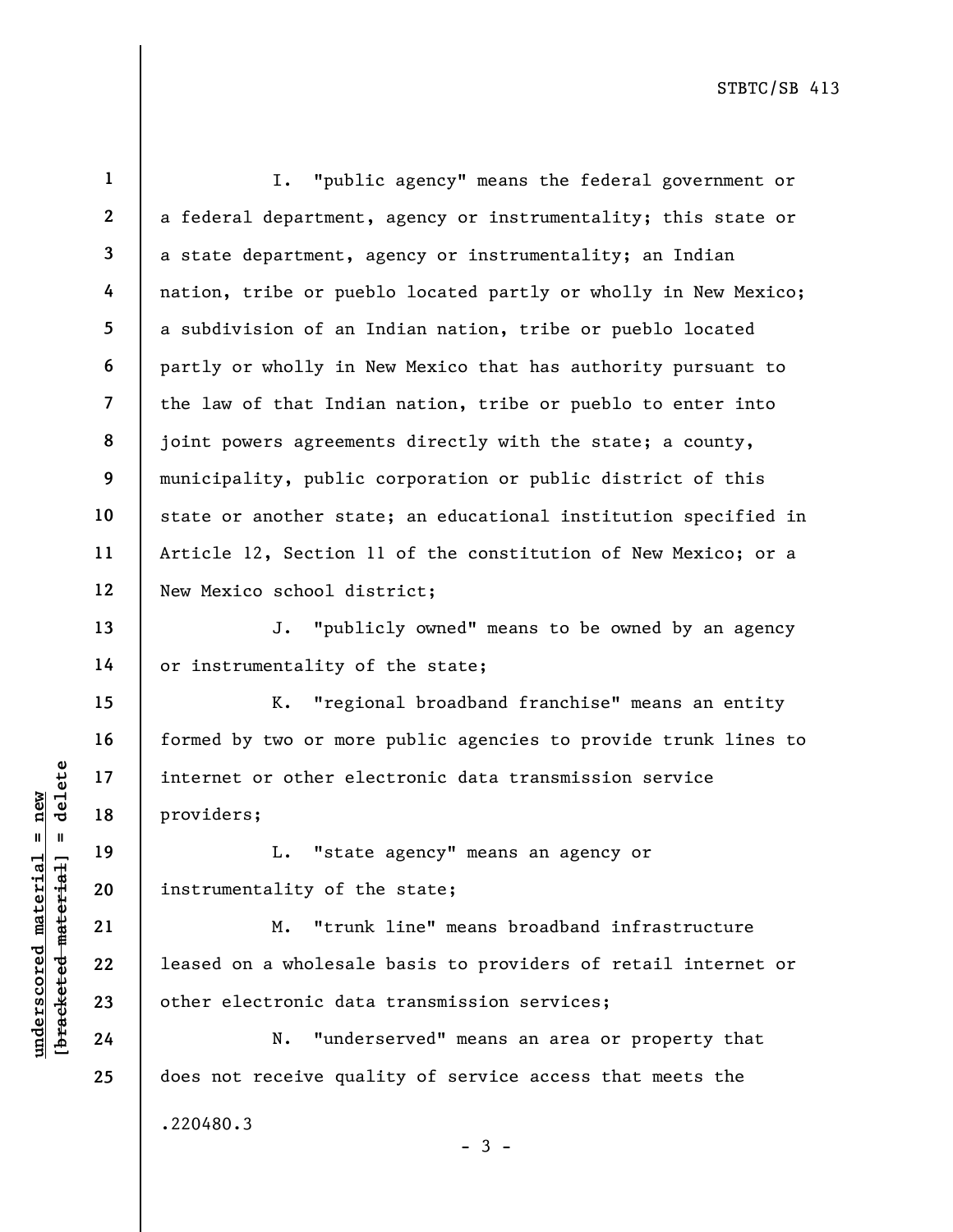3

4

5

6

7

11

12

13

14

15

16

17

18

19

20

21

22

23

24

25

1 2 baseline standards established by the federal communications commission; and

O. "unserved" means an area or property that does not have internet access that meets the baseline standards established by the federal communications commission.

SECTION 3. [NEW MATERIAL] AGREEMENTS FOR USE OF STATE-OWNED BROADBAND INFRASTRUCTURE--CHIEF BROADBAND OFFICER.--

8 9 10 A. The chief broadband officer may contract with a regional broadband franchise for the use of broadband infrastructure owned by a state agency.

B. A contract for the use of broadband infrastructure shall ensure that the:

(1) purposes for which a state agency owns the broadband infrastructure shall have priority of use for that infrastructure;

(2) use of the infrastructure by a regional broadband franchise shall be in compliance with the provisions of the Regional Broadband Franchise Act; and

underscored material = new [bracketed material] = delete (3) state agency that owns the broadband infrastructure shall be compensated for the additional maintenance cost incurred due to a lease of the infrastructure pursuant to Section 6 of the Regional Broadband Franchise Act.

SECTION 4. [NEW MATERIAL] REGIONAL BROADBAND FRANCHISE ESTABLISHMENT--FRANCHISE BOARD MEMBER REQUIREMENTS.--

A. A franchise may be established by a combination .220480.3 - 4 -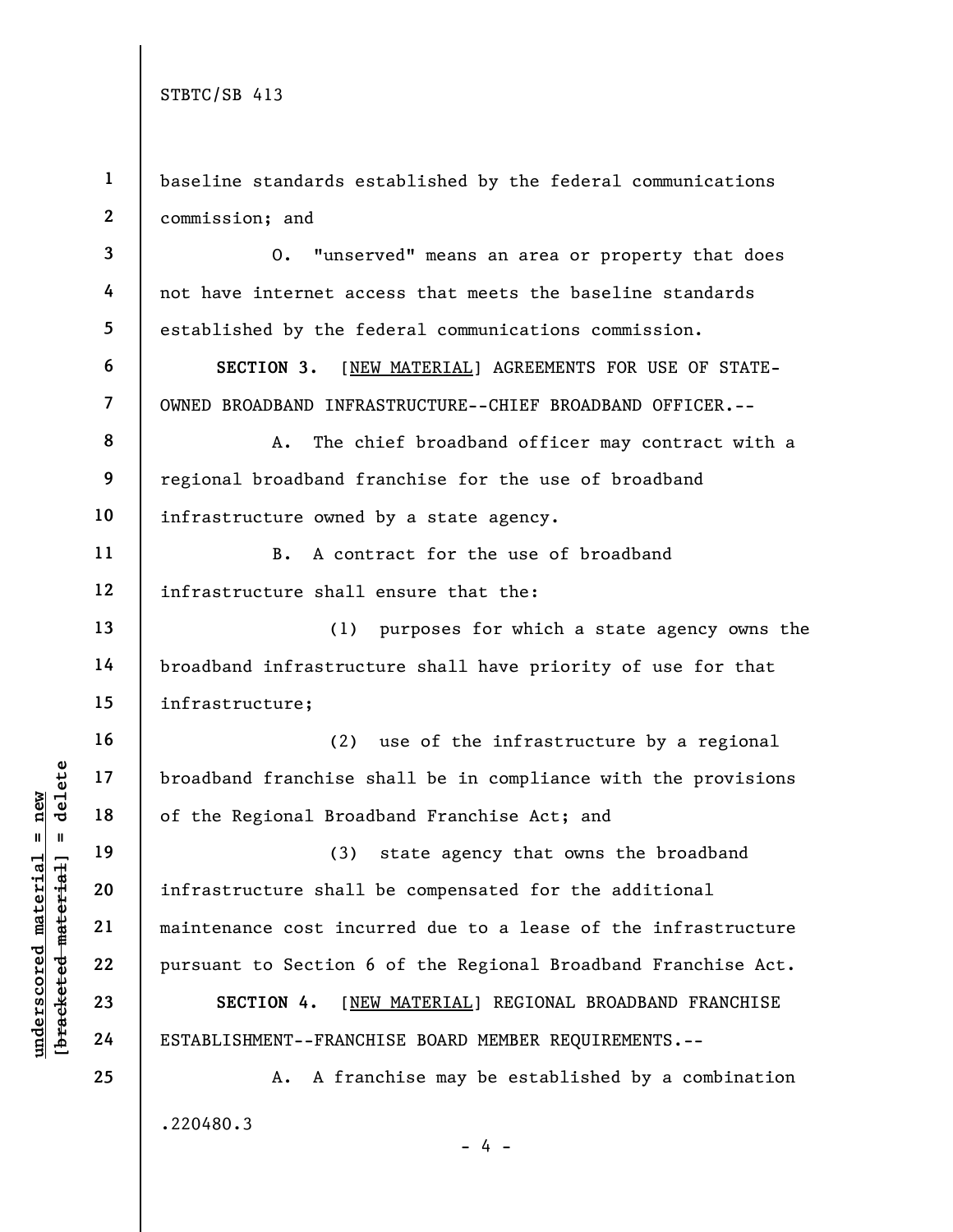10

11

12

13

14

15

16

17

18

19

20

21

22

23

24

25

1 2 3 4 5 6 7 8 9 of two or more public agencies for the purpose of sharing their broadband infrastructure and gaining access to state-owned broadband infrastructure and leasing the unused capacity of the combined infrastructure to promote the expansion of internet access; provided that the chief broadband officer determines in writing that there is sufficient evidence that the franchise will be able to establish one or more leases of the broadband infrastructure within six months of the formation of the franchise.

B. A franchise established pursuant to this section shall be formed through a partnership agreement pursuant to the Joint Powers Agreements Act filed with the secretary of state and the chief broadband officer. The agreement shall specify the responsibilities of each member entity and govern the franchise and:

understand material states of the secretary's dependence in the secretary's dependence in the secretary's dependence in the chief's designee;<br>and the chief's designee;<br>all the chief's designee;<br>all the chief's designee;<br>al (1) specify that the franchise shall be governed by a franchise board composed of one appointee from each member entity, the secretary of finance and administration or the secretary's designee and the chief broadband officer or the chief's designee;

(2) provide for periodic franchise board meetings with a minimum of four meetings per year;

(3) provide that the franchise board shall invite all internet service providers that are paying a leasing fee to the franchise to participate at a franchise board .220480.3

 $- 5 -$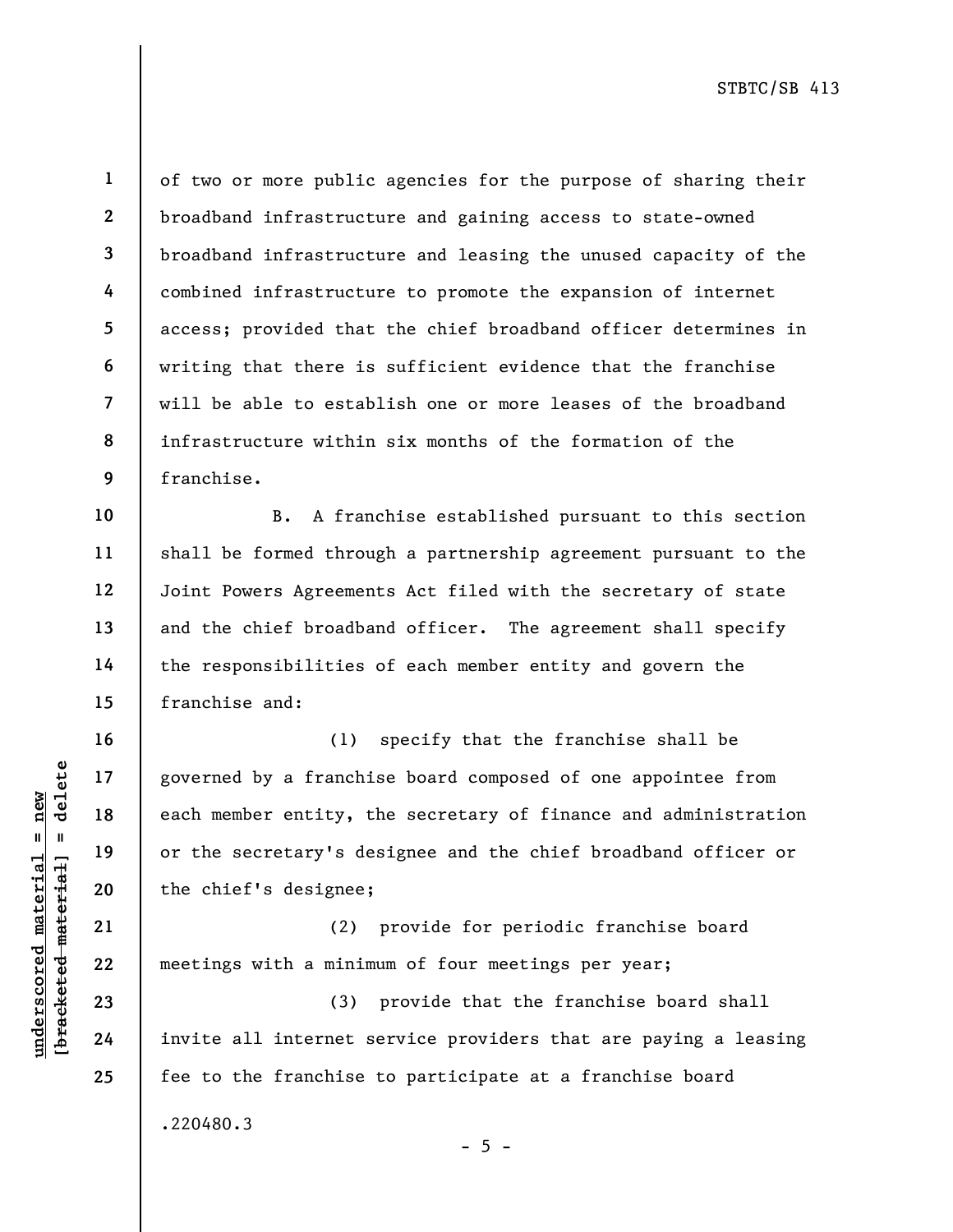understand material material externa in the terms in the terms in the terms in the terms in the terms in the terms in the terms in the terms in the terms in the terms in the terms in the terms in the terms in the terms in 1 2 3 4 5 6 7 8 9 10 11 12 13 14 15 16 17 18 19 20 21 22 23 24 25

meeting at least once per year;

(4) commit each member entity to identify all of the broadband infrastructure that the member entity owns and grant the franchise the ability to extend, lease to third parties, renovate, upgrade or use that broadband infrastructure; and

(5) establish rules for determining ownership of new construction of infrastructure.

C. A franchise established pursuant to this section shall be an instrumentality of the franchise's member entities with the same eligibility as any of its member entities to receive money from a state program that provides financial assistance to public agencies for development of broadband infrastructure. A franchise shall be a public corporate entity created pursuant to state law, but to effectuate the separation of the state and the member entities from the franchise, the use of the terms "public agency" or "instrumentality" in a law that does not provide financial assistance for the development of broadband infrastructure shall not be deemed to refer to a franchise unless "regional broadband franchise" is specifically named.

 D. A franchise board member is a public officer subject to the provisions of the Governmental Conduct Act.

E. A franchise board member shall not be employed by a private entity that has benefited from a contractual or .220480.3 - 6 -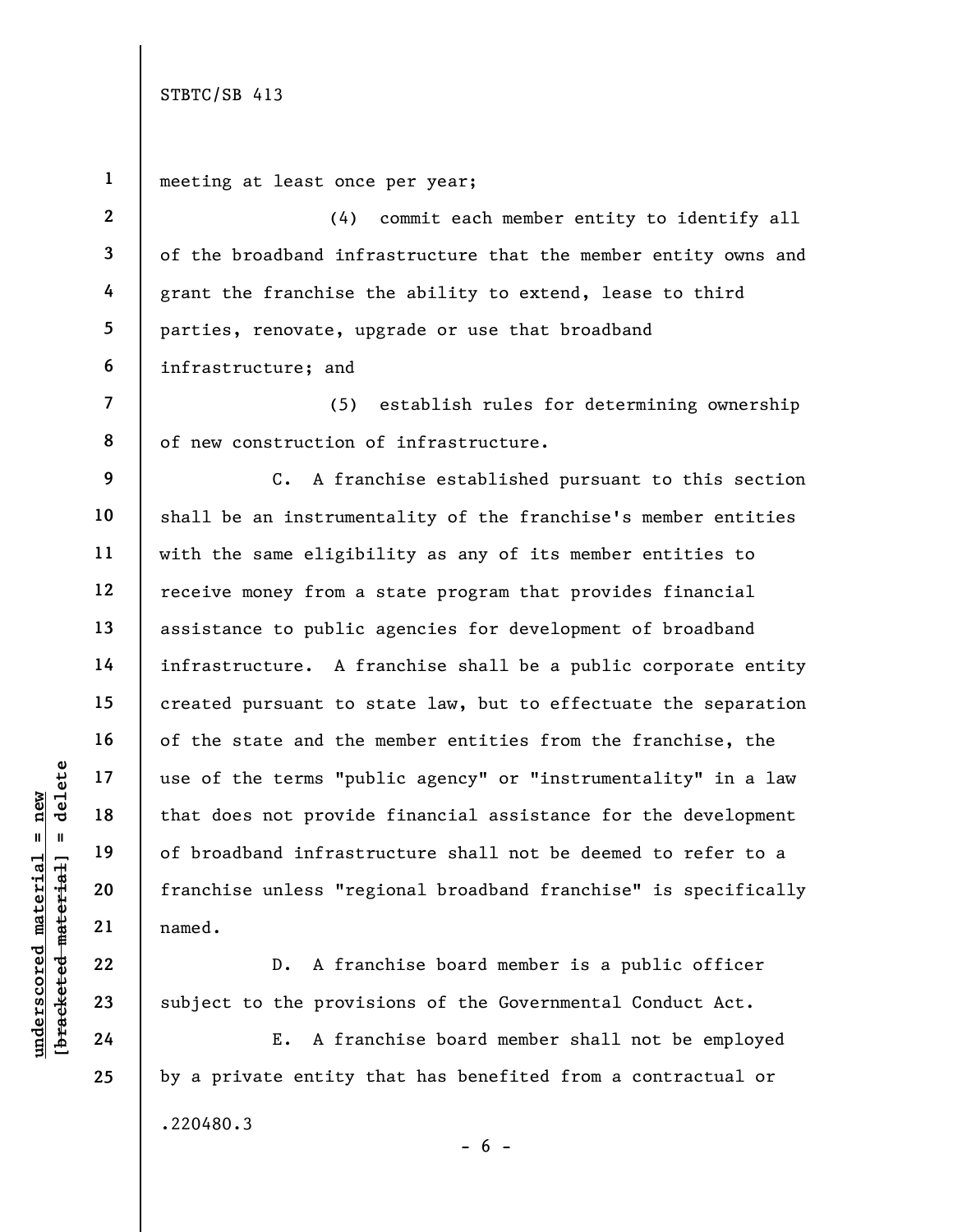23

24

25

1 2 3 other activity with the franchise within two years prior to when that board member vacated a position on the franchise board. A franchise shall not enter into a new agreement, contract or lease and a franchise contractor, lessee or a partner to an agreement with a franchise shall not offer a new service agreement, contract or lease with a private sector entity that employs a member of the franchise board prior to two years after the board member vacates a position on the board. A person who violates this subsection is guilty of a fourth degree felony and shall be sentenced pursuant to the provisions of Section 31-18-15 NMSA 1978.

F. For purposes of this subsection, "member entity" means a public agency that is a member of partnership agreement forming a franchise.

SECTION 5. [NEW MATERIAL] NOTICES OF ESTABLISHMENT--CHIEF BROADBAND OFFICER--BROADBAND INFRASTRUCTURE USE CONTRACTS-- REPORTS.--

UN DEPORTS.--<br>
WHO DEPORTS.--<br>
When a<br>
material is notice of establishme<br>
21<br>
The preceipt of the notice<br>
23<br>
23<br>
24<br>
The chief broadband composition<br>
24<br>
The chief broadband composition<br>
24<br>
The chief broadband compositio A. When a franchise is established pursuant to the Regional Broadband Franchise Act, the franchise shall file a notice of establishment with the chief broadband officer. Upon receipt of the notice of establishment, the chief broadband officer shall forward the notice to each state agency. Within sixty days of the filing of the notice of establishment with the chief broadband officer, each state agency shall send to the chief broadband officer:

.220480.3

- 7 -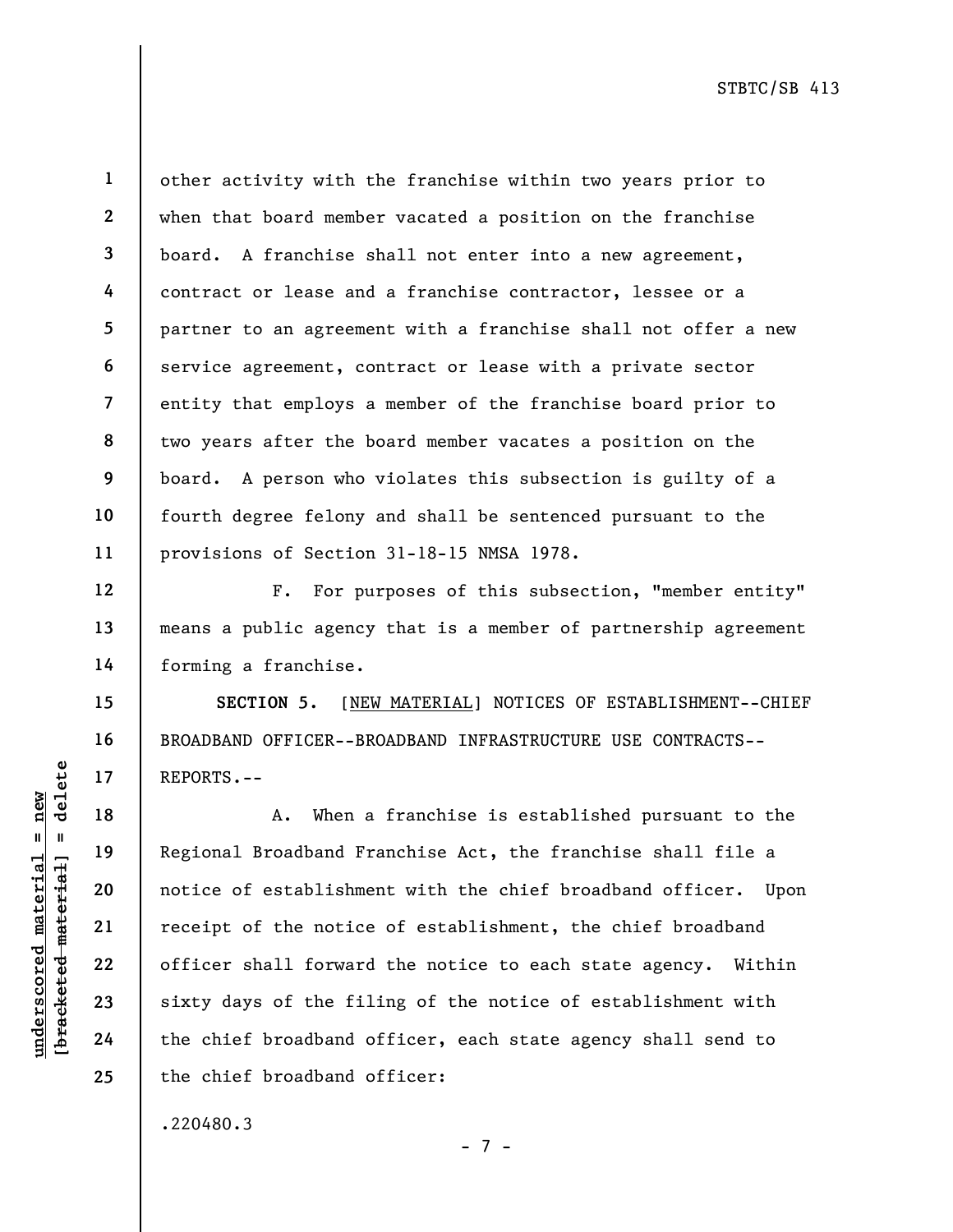underscored material = new [bracketed material] = delete 1 2 3 4 5 6 7 8 9 10 11 12 13 14 15 16 17 18 19 20 21 22 (1) a list and a map of the broadband infrastructure that is owned by that state agency within the boundaries set out in the notice of establishment; and (2) describe the purposes for which the broadband infrastructure is owned by the state agency. B. Within ninety days of receiving the lists and maps of broadband infrastructure owned by state agencies pursuant to Subsection A of this section, the chief broadband officer shall enter into a contract with the franchise that filed the notice of establishment for the use of publicly owned broadband infrastructure within the service boundaries of that franchise. C. No later than November 30 of each year, the chief broadband officer shall provide a report to the appropriate interim legislative committee regarding the development of franchises, the extent of franchise service areas and other information gathered from the franchise reports submitted pursuant to Section 6 of the Regional Broadband Franchise Act that the chief broadband officer deems relevant to assess the condition and extent of the general broadband system in New Mexico.

SECTION 6. [NEW MATERIAL] FRANCHISE BOARD--DUTIES AND POWERS--REPORTS.--

A. A franchise board may lease broadband infrastructure on a technologically neutral wholesale basis to .220480.3 - 8 -

23

24

25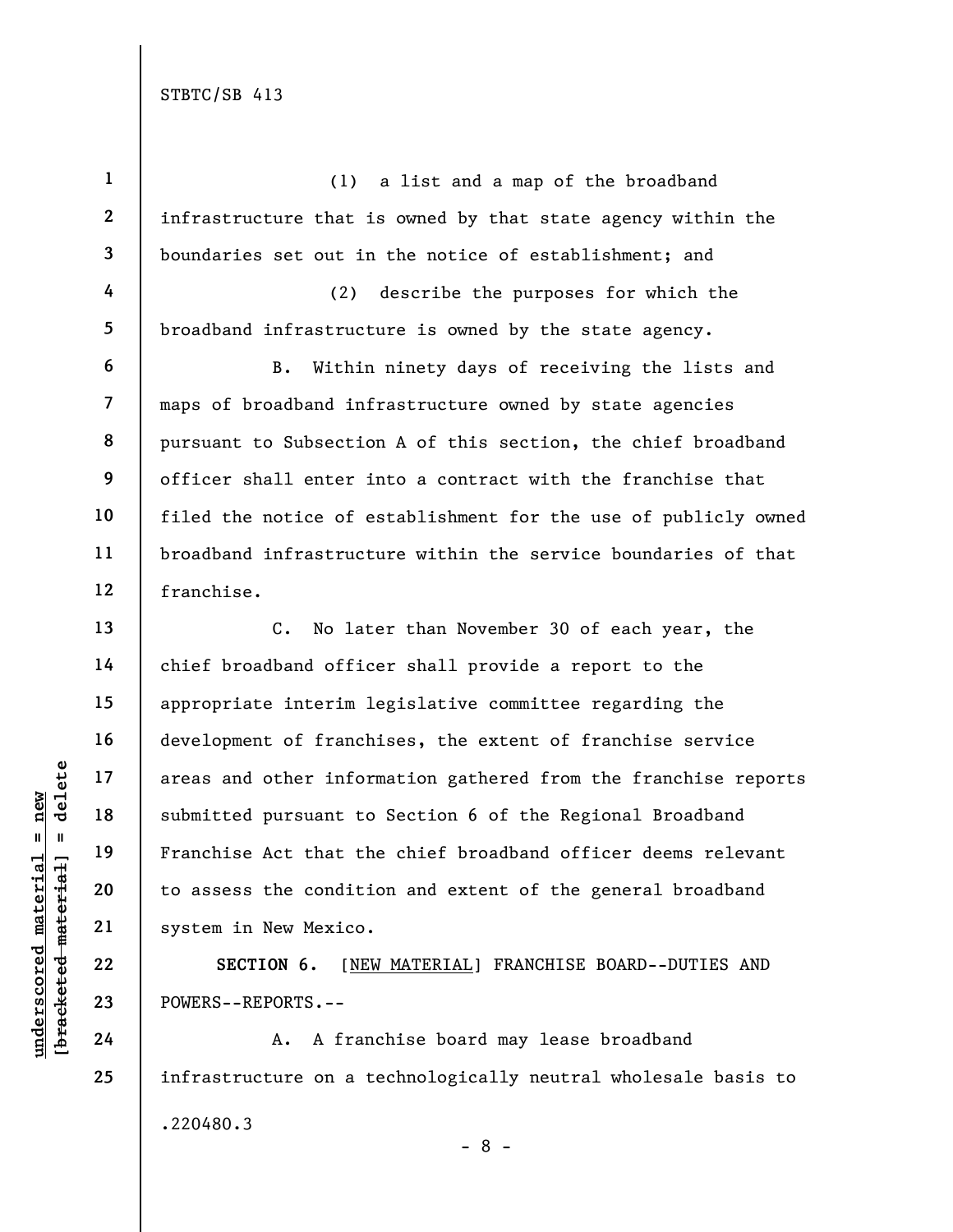understablishment, a frame and that description of the statement that description of the statement that description of the statement and expansion and the statement and expansion of the statement and expansion of the state 1 2 3 4 5 6 7 8 9 10 11 12 13 14 15 16 17 18 19 20 21 22 23 24 25 third-party internet or other data transmission service providers for retail service; provided that: (1) if the leasing entity intends to provide retail internet service to consumers, the broadband infrastructure may only be leased to provide retail internet service in underserved or unserved areas; (2) the franchise board shall not provide retail internet or other data transmission services to consumers; (3) the service provider maintains cybersecurity protocols as deemed necessary by the franchise board; and (4) the service provider maintains or exceeds data transmission speeds at the baseline defined by federal standards promulgated pursuant to federal law. B. Within one hundred twenty days of its establishment, a franchise board shall adopt a mission statement that describes its goals for the provision of trunk lines within its service area, a broadband infrastructure improvement and expansion plan designed to meet those goals and a business plan that delineates the projected costs, required revenues and any other factors that the franchise board believes are necessary to achieve its goals by rule. C. A franchise board shall charge lease fees for its broadband infrastructure that are in accordance with the .220480.3 - 9 -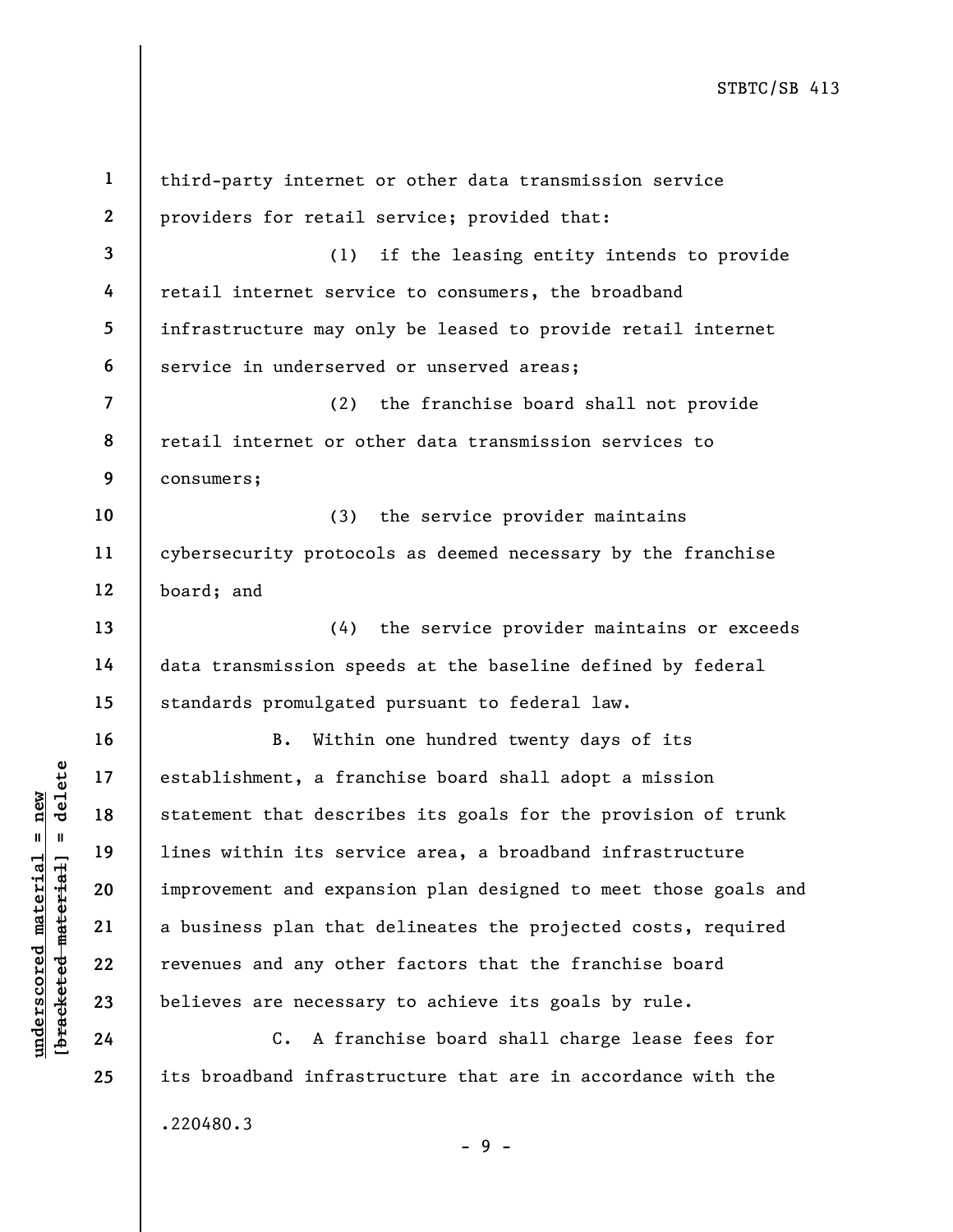.220480.3

understand material material material material material species and expendit<br>
weight a new contraction of the state auditor or<br>
weight a new pair of a franchise and final a<br>
delinger and the state auditor or<br>
23 degislatur 1 2 3 4 5 6 7 8 9 10 11 12 13 14 15 16 17 18 19 20 21 22 23 24 25 business plan adopted pursuant to Subsection B of this section. D. A franchise board shall submit a report, including the progress it has made toward implementing its mission statement, its financial obligations and its projected revenues, to the chief broadband officer no later than July 1 of each year. E. A franchise board shall: (1) do any and all things necessary or proper to accomplish the purposes of its establishment; (2) hire employees or other agents as it deems necessary, including an executive director for the performance of its powers and duties, consultants, financial advisors and legal advisors, and prescribe the powers and duties to fix the compensation of employees and agents. An executive director of a franchise shall direct the affairs and business of the franchise, subject to the policies, control and direction of the franchise board; and (3) maintain such records and accounts of revenues and expenditures as required by the state auditor. The state auditor or the state auditor's designee shall conduct an annual financial and legal compliance audit of the accounts of a franchise and file copies with the governor and the legislature. F. A franchise may: (1) make and execute agreements, contracts and

 $- 10 -$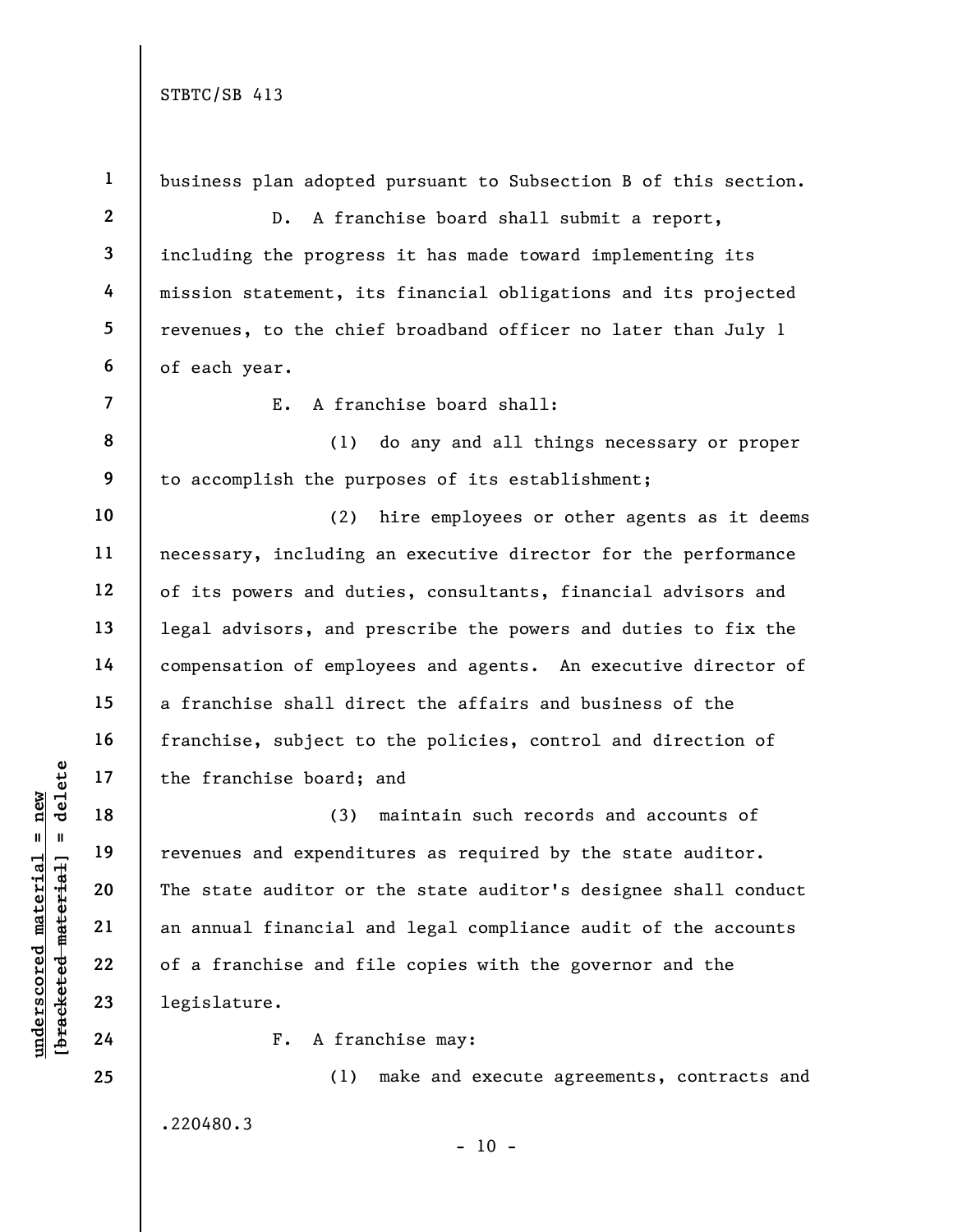1 2 3 other instruments necessary or convenient in the exercise of its powers and functions with any person or governmental agency;

4 5 6 (2) enter into contractual agreements with respect to one or more projects upon the terms and conditions the franchise board considers advisable;

7 8 (3) enter into partnerships with public or private entities;

9 10 11 (4) identify and establish corridors for the installation of trunk-line broadband infrastructure within the franchise's service area;

12 13 14 15 16 (5) through participation in appropriate regional forums, coordinate, investigate, plan, prioritize and negotiate with entities within and outside the state for the establishment of interstate internet or other electronic data transmission trunk lines;

(6) finance or plan, acquire, maintain and operate broadband infrastructure necessary or useful for the accomplishment of the purposes of its mission statement;

underscored material material of the<br>
understand material of the<br>
understand material of the<br>
understand material of the<br>
21 otherwise, any sum of<br>
22 states, the state of<br>
23 subdivision or any ot<br>
24 (8) (7) receive by gift, grant, donation or otherwise, any sum of money, aid or assistance from the United States, the state of New Mexico, any other state, any political subdivision or any other public or private entity;

(8) for any project, provide information and training to employees of the project regarding any unique .220480.3 - 11 -

17

18

19

20

21

22

23

24

25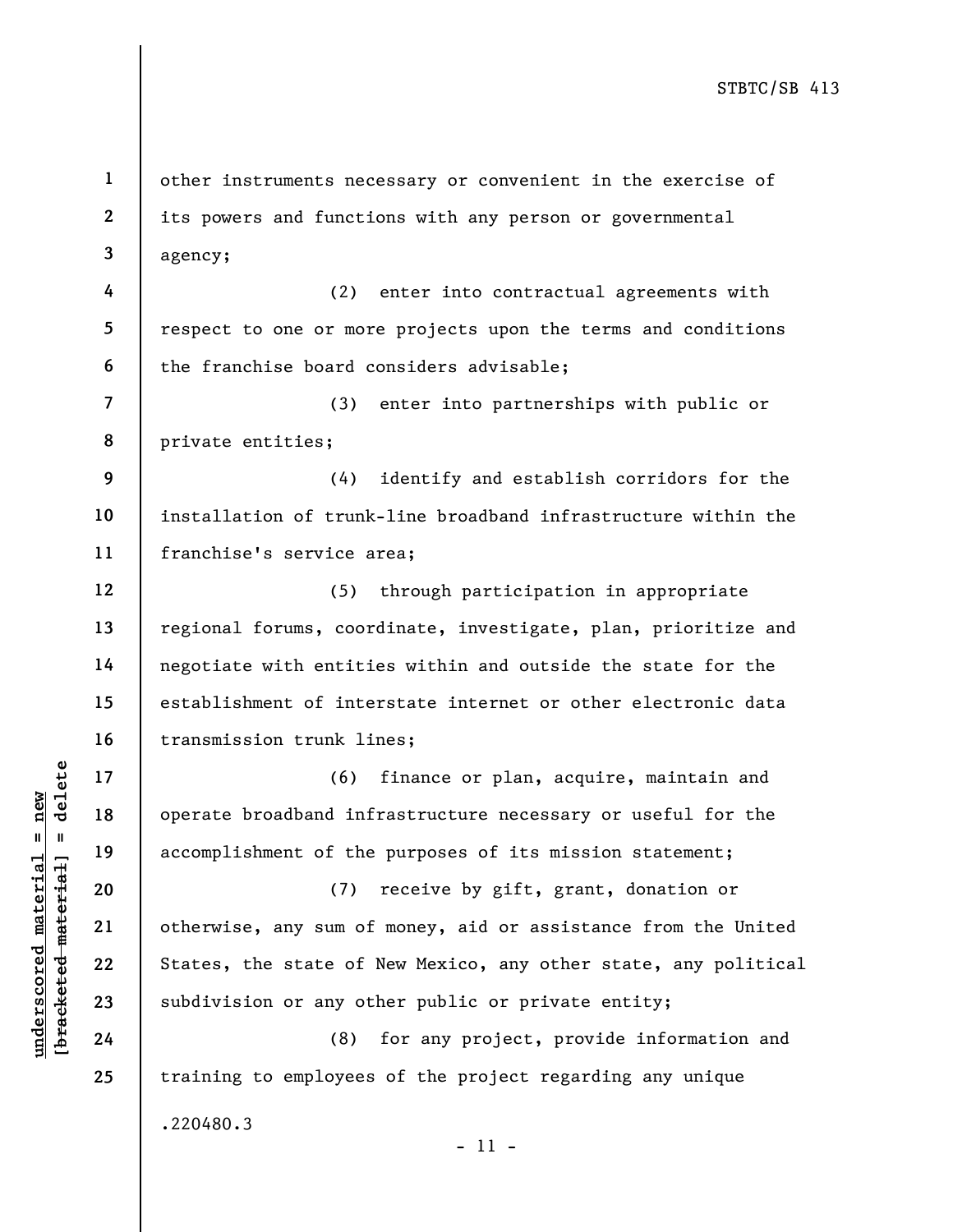|                                | $\mathbf 1$    | hazards that may be posed by the project, as well as training       |
|--------------------------------|----------------|---------------------------------------------------------------------|
|                                | $\mathbf{2}$   | in safe work practices and emergency procedures;                    |
|                                | 3              | (9)<br>issue bonds as necessary to undertake a                      |
|                                | 4              | project or to carry out the purposes of its mission statement;      |
|                                | 5              | (10) enter into contracts for the lease and                         |
|                                | 6              | operation by the franchise of broadband infrastructure;             |
|                                | $\overline{7}$ | (11) enter into contracts for leasing                               |
|                                | 8              | broadband infrastructure owned or operated by the franchise;        |
|                                | 9              | sue and be sued; and<br>(12)                                        |
|                                | 10             | adopt such reasonable administrative and<br>(13)                    |
|                                | $11\,$         | procedural rules as may be necessary or appropriate to carry        |
|                                | 12             | out its powers and duties.                                          |
|                                | 13             | [NEW MATERIAL] BONDS--PLEDGEABLE REVENUE--<br>SECTION 7.            |
|                                | 14             | LIMITATIONS ON OBLIGATIONS.--                                       |
|                                | 15             | A franchise may issue bonds, known as "broadband<br>Α.              |
|                                | 16             | infrastructure revenue bonds", to finance the purchase,             |
| delete                         | 17             | construction or renovation of a project and shall irrevocably       |
| new                            | 18             | pledge any or all pledgeable revenue to the payment of those        |
| Ш                              | 19             | bonds and to a debt service reserve fund if one is established      |
| materia<br>[bracketed material | 20             | for the bonds.                                                      |
|                                | 21             | Bonds shall be payable solely from pledgeable<br><b>B.</b>          |
| underscored                    | 22             | revenue and shall not constitute an indebtedness or general         |
|                                | 23             | obligation of the franchise, the state or the public agencies       |
|                                | 24             | that formed the franchise.                                          |
|                                | 25             | Prior to issuing bonds to finance the purchase,<br>$\mathfrak{c}$ . |
|                                |                | .220480.3                                                           |

- 12 -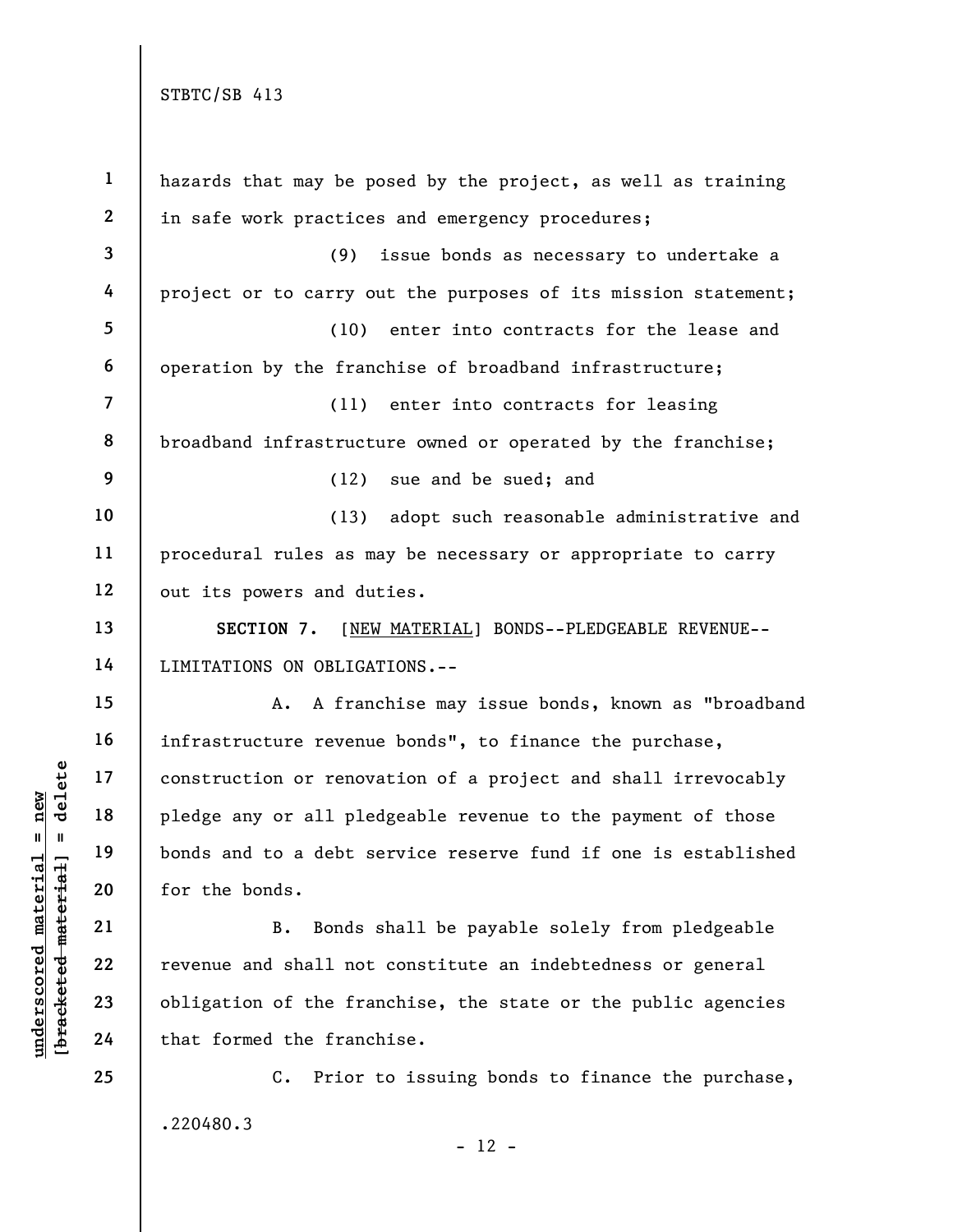underscored material material and the project; and (5)<br>  $\begin{array}{c|c|c|c} \hline \text{u} & \text{u} & \text{u} & \text{u} & \text{u} \ \hline \text{u} & \text{u} & \text{u} & \text{u} & \text{u} \ \hline \text{u} & \text{u} & \text{u} & \text{u} & \text{u} \ \hline \text{u} & \text{u} & \text{u} & \text{u} & \text{u} \ \hline \text{u} & \text{u} & \text{u}$ 1 2 3 4 5 6 7 8 9 10 11 12 13 14 15 16 17 18 19 20 21 22 23 24 25 construction or renovation of broadband infrastructure, a franchise board shall make a determination that the project is necessary and that estimated pledgeable revenue pledged to the bonds is sufficient to repay the bonds. SECTION 8. [NEW MATERIAL] REPORT--STATE BOARD OF FINANCE APPROVAL.-- A. Prior to issuing bonds to finance a project, a franchise board shall furnish to the state board of finance the following information: (1) a detailed description of the project; (2) an explanation of the necessity for the project; (3) an estimate of the total cost of the project; (4) an estimate of the net income from the project and other revenues that will be pledged to pay for the project; and (5) an estimate of the yearly operating cost of the project. B. A franchise board shall obtain written approval of the state board of finance before it issues bonds to finance a project. C. Prior to giving written approval to a project, the state board of finance shall determine that the project is necessary and that estimated pledgeable revenue pledged to the .220480.3  $- 13 -$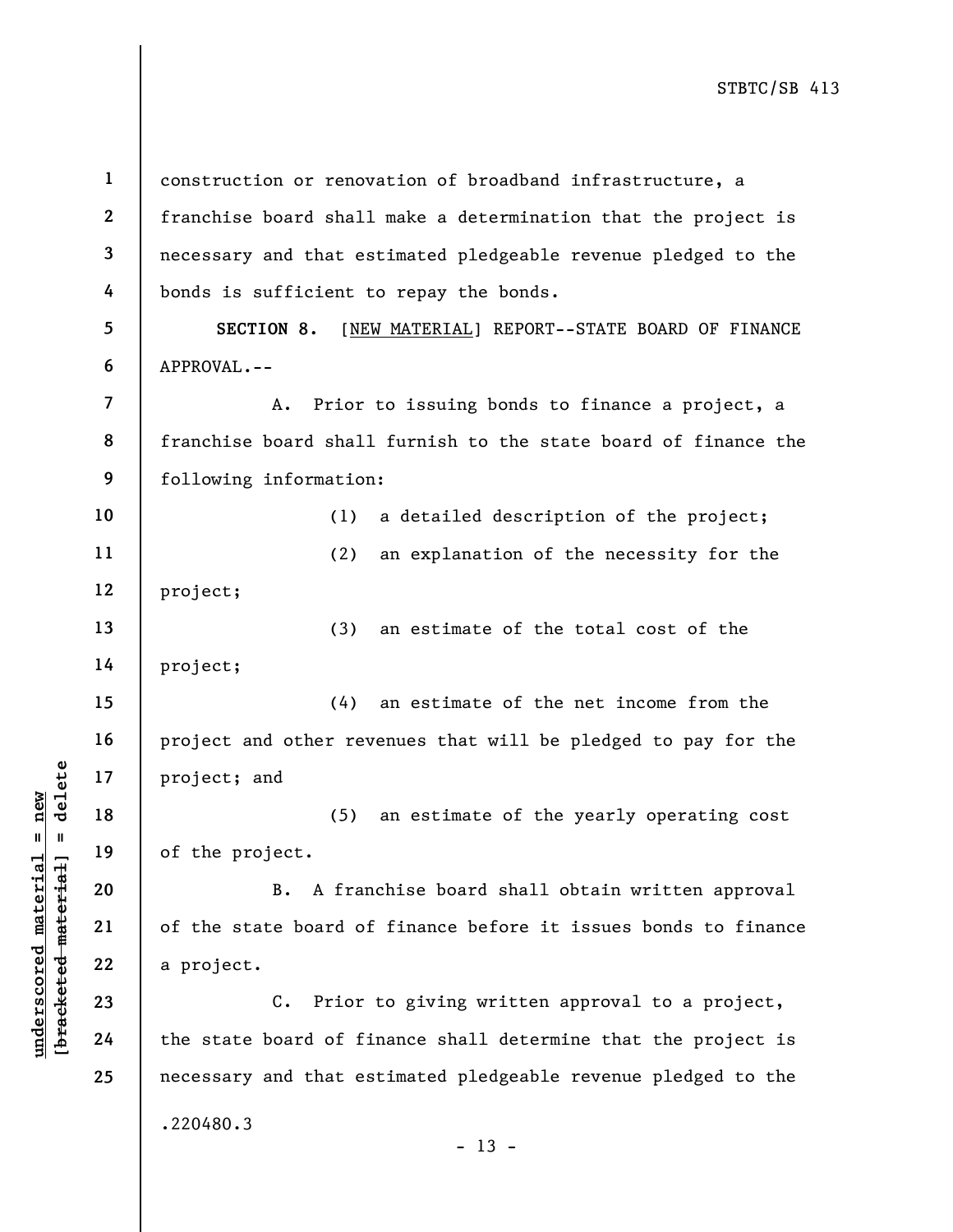underscored material = new [bracketed material] = delete 1 2 3 4 5 6 7 8 9 10 11 12 13 14 15 16 17 18 19 20 21 22 23 24 25 bonds is sufficient to repay the bonds. SECTION 9. [NEW MATERIAL] RECORDS--RESTRICTION ON USE OF INCOME.-- A. A franchise shall retain complete and accurate records of: (1) the net income from the project; and (2) the operating costs of the project. B. Pledgeable revenue that is pledged to the repayment of bonds shall first be used to pay the principal, interest and service charges on the bonds issued and to fund a debt service reserve fund, if applicable. SECTION 10. [NEW MATERIAL] BONDS--PLEDGE OF INCOME.-- A. Bonds shall be payable solely from any or all pledgeable revenue, and the franchise board shall irrevocably pledge that revenue to the prompt payment of the principal, interest and service charges on the bonds. The bonds shall be equally and ratably secured, without priority, by this pledge of pledgeable revenue. B. If the bonds are payable solely from the net income of the project being financed, the franchise board shall operate the project so as to ensure a sufficient income to promptly pay the principal, interest and service charges as they become due on the bonds. C. The state pledges and agrees with the holders of bonds issued by a franchise and payable from pledgeable revenue .220480.3

 $- 14 -$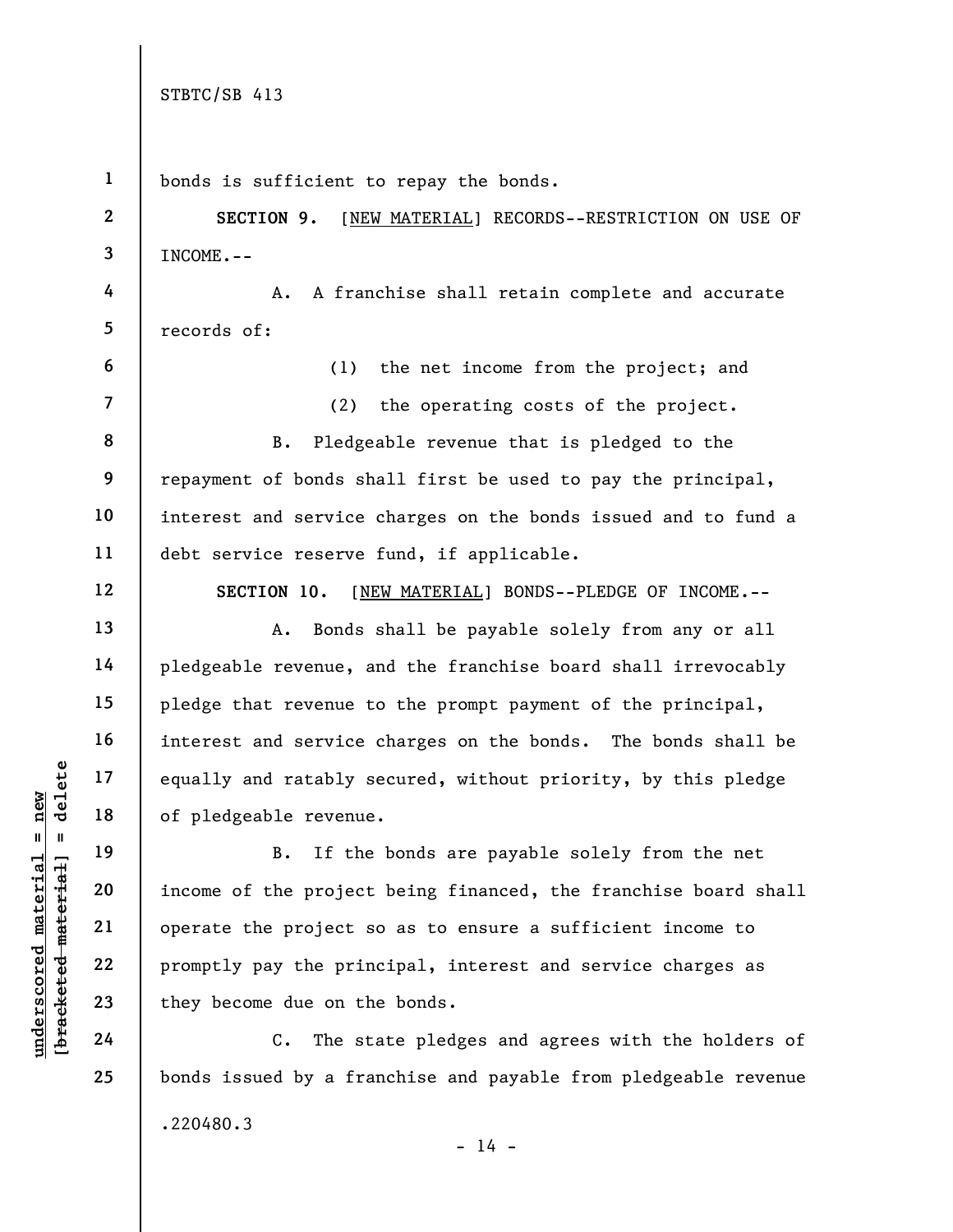10

11

12

13

14

15

16

17

18

19

20

21

22

23

24

25

1 2 3 4 5 6 7 8 9 that the state shall not limit or alter the rights of the franchise board to receive, collect and account for pledgeable revenue and to fulfill the terms of any agreement made with the bondholders or in any way impair the rights and remedies of the bondholders until the bonds, together with the interest on the bonds, with interest on any unpaid installments of interest and all costs and expenses in connection with any action or proceedings by or on behalf of those bondholders, are fully paid and discharged.

SECTION 11. [NEW MATERIAL] PROCEEDS OF BOND SALES--DEBT SERVICE FUND--RESERVE FUND.--

A. Proceeds from the sale of bonds shall be deposited into a separate account to be used solely for the specific purposes for which the bonds were issued, including a debt service reserve fund. All costs incident to issuing and selling the bonds may be paid out of the proceeds of the bonds.

understand service fund" to be understand service fund" to be under the planet material of the planet and service fund at least of the planet and service fund at least principal, interest a proceeds remaining af deposited B. The franchise board shall establish a "debt service fund" to be used solely for the payment of principal, interest and service charges on the bonds. Sufficient amounts from the pledgeable revenue shall be deposited in the debt service fund at least annually so that timely payments of principal, interest and service charges may be made. All proceeds remaining after completion of the project shall be deposited into the debt service fund.

> C. The franchise board may establish a "debt .220480.3

> > $- 15 -$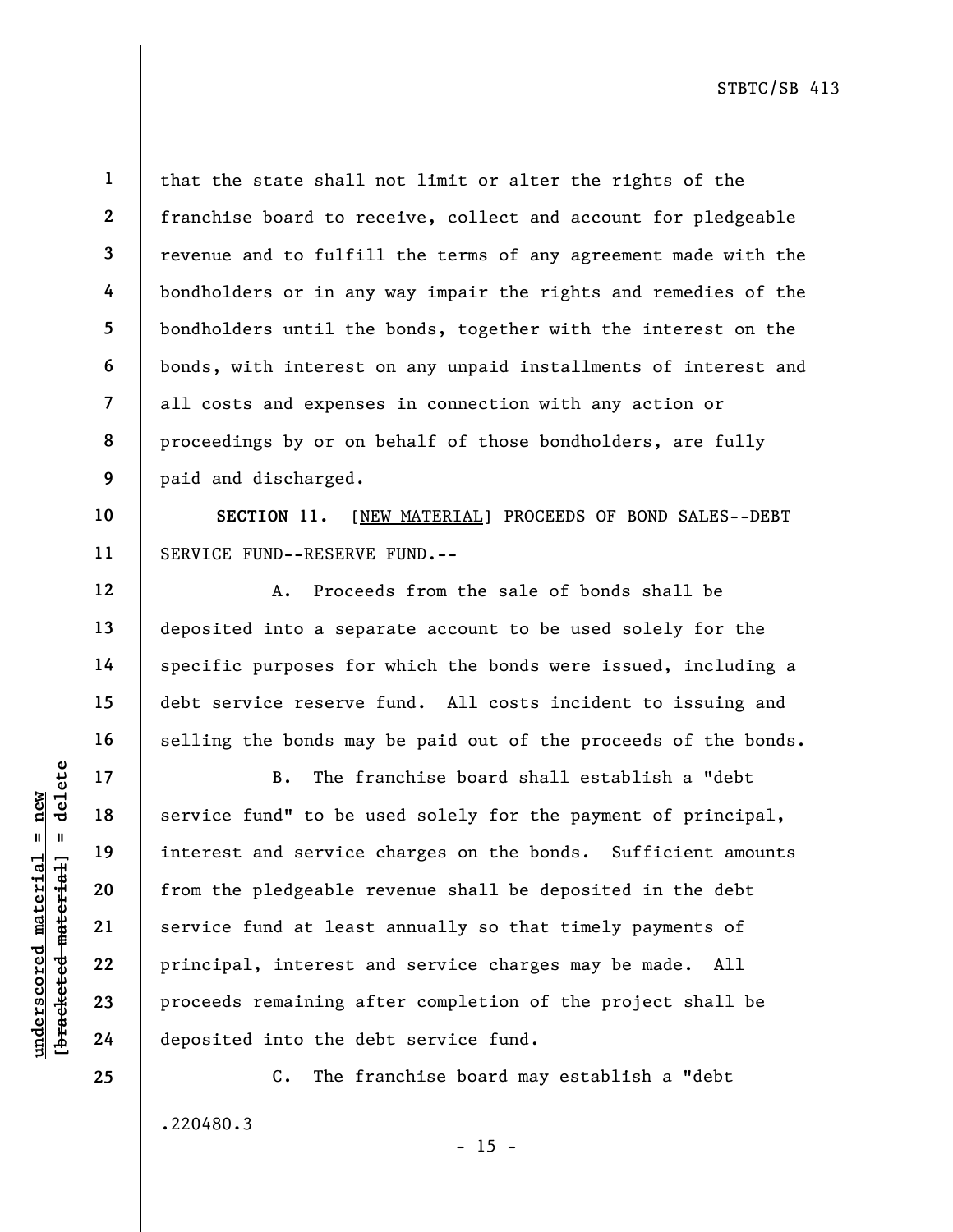|                           | $\mathbf{1}$   | service reserve fund" to be used to pay bond payments in case   |
|---------------------------|----------------|-----------------------------------------------------------------|
|                           | $\mathbf{2}$   | the pledgeable revenue is insufficient.                         |
|                           | 3              | [NEW MATERIAL] BONDS--FORM--REQUIREMENTS.--<br>SECTION 12.      |
|                           | 4              | All bonds issued pursuant to the Regional Broadband Franchise   |
|                           | 5              | Act shall:                                                      |
|                           | 6              | be fully negotiable within the provisions of the<br>Α.          |
|                           | $\overline{7}$ | Uniform Commercial Code;                                        |
|                           | 8              | have a duration of time not to exceed forty<br>В.               |
|                           | 9              | years from their date of issuance;                              |
|                           | 10             | have interest, appreciated principal value or<br>$C_{\bullet}$  |
|                           | 11             | any part thereof payable at intervals or at maturity as         |
|                           | 12             | determined by a franchise board;                                |
|                           | 13             | not be sold with a variable interest rate and<br>$D$ .          |
|                           | 14             | shall be sold at a price that does not result in a net          |
|                           | 15             | effective interest rate in excess of twelve percent per year    |
|                           | 16             | unless a higher rate of interest is approved by the state board |
| delete                    | 17             | of finance pursuant to the Public Securities Act;               |
| new                       | 18             | have a principal maturity schedule as determined<br>Ε.          |
| Ш                         | 19             | by the franchise board; and                                     |
| materia<br>material       | 20             | be sold at public or private sale at, above or<br>$F$ .         |
|                           | 21             | below par.                                                      |
|                           | 22             | SECTION 13.<br>[NEW MATERIAL] REFUNDING BONDS.--                |
| underscored<br>[bracketed | 23             | A franchise board may issue refunding bonds to<br>Α.            |
|                           | 24             | refund outstanding bonds.                                       |
|                           | 25             | Except as otherwise provided in the Regional<br>B.              |
|                           |                | .220480.3                                                       |
|                           |                | $-16$ -                                                         |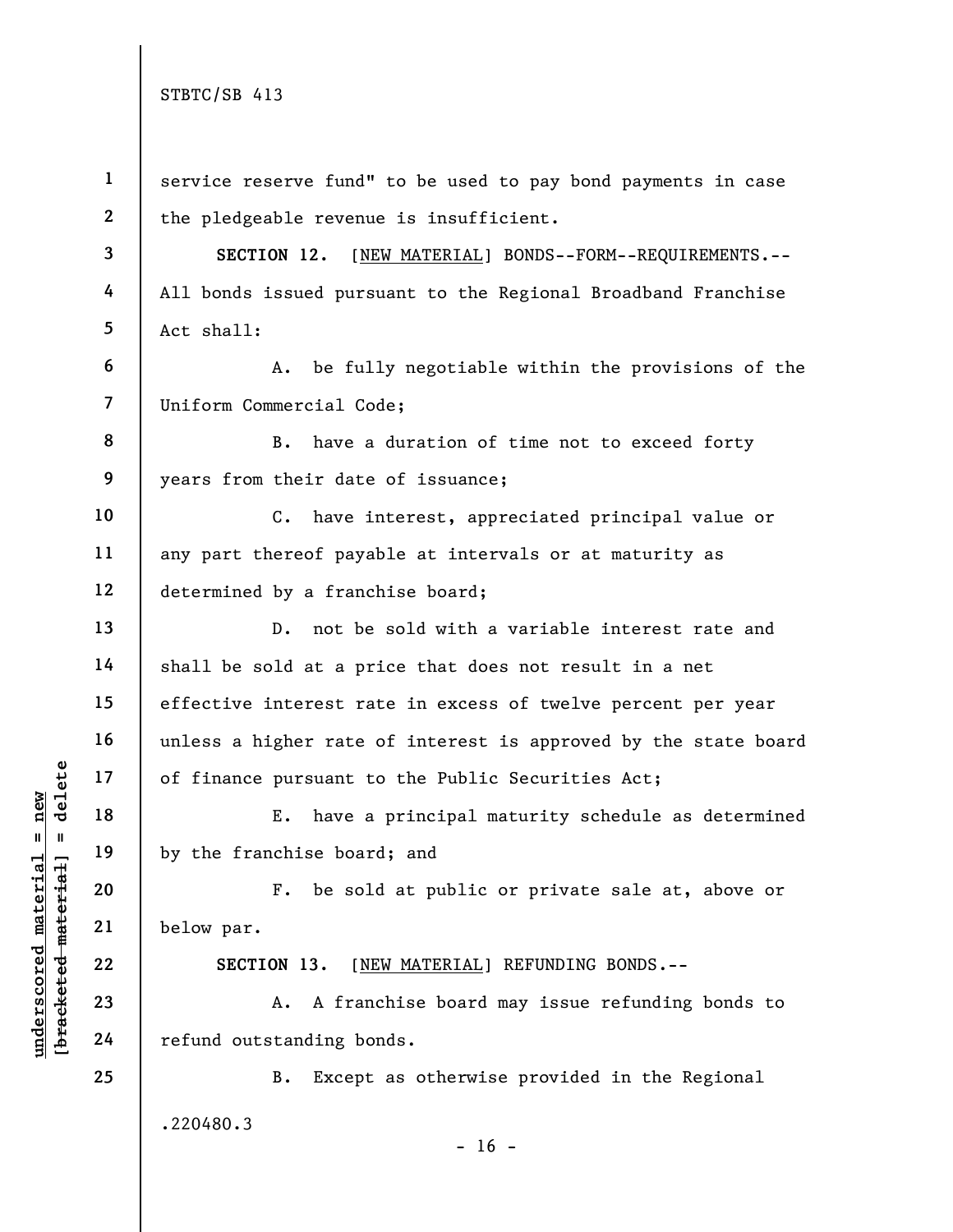1 2 3 Broadband Franchise Act, refunding bonds shall conform to the provisions of that act that provide for the issuance of broadband infrastructure revenue bonds by a franchise board.

C. A refunding bond issued by a franchise board may have the same security or source of payment as was pledged for the payment of the bond being refunded, but no source of payment shall be pledged that is not authorized by the Regional Broadband Franchise Act.

D. A refunding bond may be delivered in exchange for a bond authorized to be refunded, sold at a public or private sale or sold in part and exchanged in part as provided in the Supplemental Public Securities Act. If the refunding bond is sold, the proceeds shall be immediately applied to the retirement of the bond to be refunded or the proceeds shall be placed in trust to be held and applied to payment of the bonds to be refunded.

SECTION 14. [NEW MATERIAL] REFUNDING BONDS--ISSUANCE--SALE--PROCEEDS.--

UN SECTION 14. [<u>N</u>]<br>
and derived 18<br>
and 19<br>
and 19<br>
and 19<br>
and 19<br>
and 19<br>
and 19<br>
and 19<br>
and 19<br>
and 19<br>
and 19<br>
and 19<br>
and 19<br>
and 19<br>
and 19<br>
within fifteen years<br>
bond or unless the hot<br>
for exchange or payme<br>
24<br> A. A bond shall not be refunded unless the bond matures or is callable for prior redemption under its terms within fifteen years from the date of issuance of the refunding bond or unless the holder of the bond voluntarily surrenders it for exchange or payment.

B. Outstanding bonds of more than one issue may be refunded by refunding bonds of one or more issues. Bonds and .220480.3 - 17 -

4

5

6

7

8

9

10

11

12

13

14

15

16

17

18

19

20

21

22

23

24

25